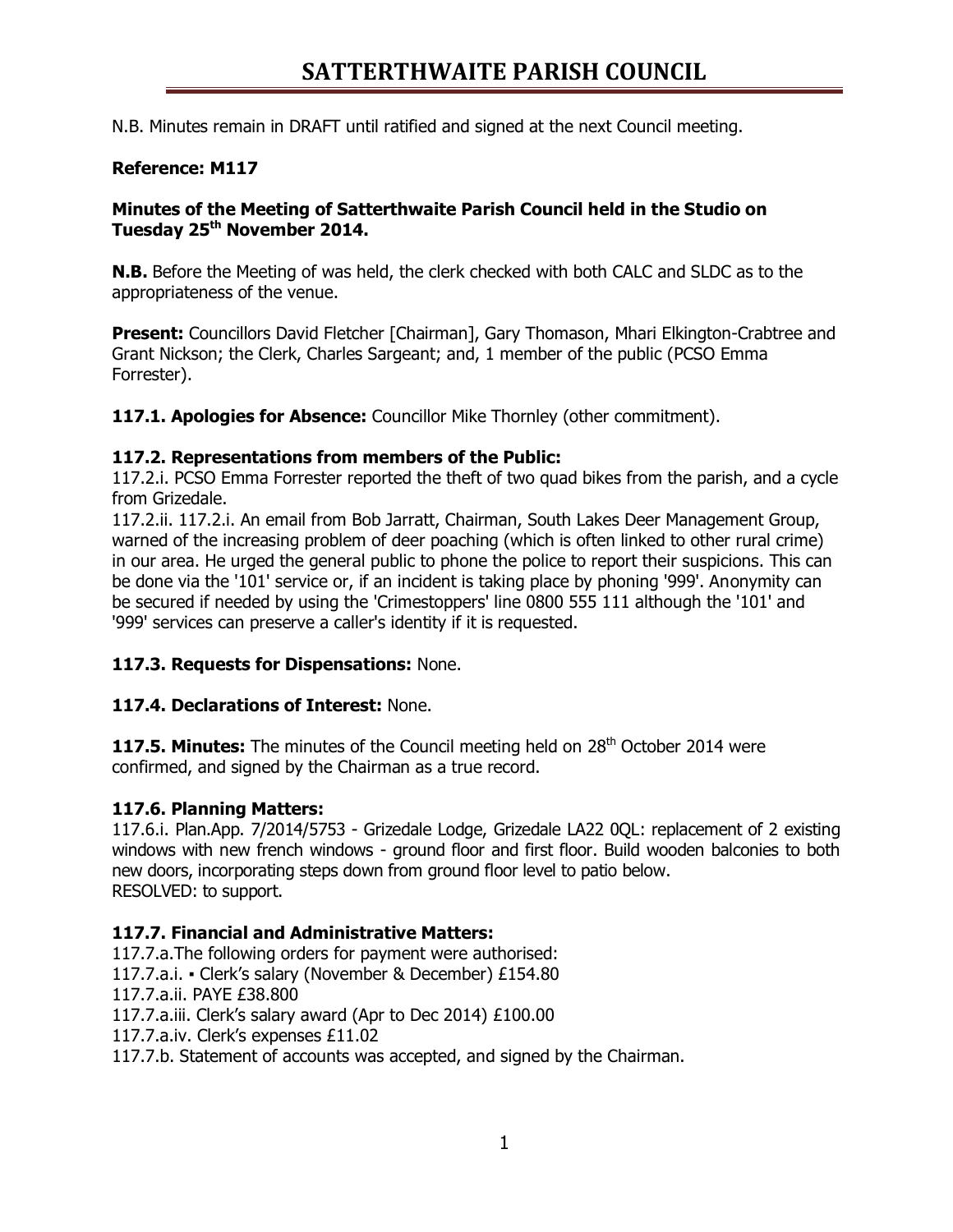## **117.8. Village Matters:**

117.8.a. Christmas display: the parish council is happy to finance a socket and/or lights but feel the initiative needs to come from the parish room committee.

117.8.b. Community Led Plan: Councillor Mhari Crabtree and three independent members of the parish have produced a Satterthwaite Community Questionnaire that will be delivered to households within a week or two. Please answer the questions and return the completed forms to Mhari at The School House, Satterthwaite LA12 8LL or leave them at Hawkshead Post Office. Your opinions will help to build a plan of action to shape our community over the next 5 years. 117.8.c. Broadband: Councillors have agreed to join other small parishes in the area to ask Mike Postle, who deals with Broadband issues for this area of South Lakes and is well known to Connecting Cumbria, to organize a stage 5 meeting.

## **117.9. The Lengthsman / Highways:**

117.9.a. David Walker is to clear the grids between village centre and the top of the moor.

117.9.b. No hedges and shrubs around signs needed to be cut back.

117.9.c. Blacksmith Tony Sanders has been asked to quote for new and refurbished signage.

117.9.d. Grit bins: low-level one is full but high-level one needs topping-up.

117.9.e. Winter highways maintenance: Councillors are working to acquire grants to purchase a gritter (for use with 4x4 vehicles) to clear non-priority roads in the parish.

# **117.10. Correspondence:**

The following items of correspondence were noted:

| a renorming redirio or correspondence from the co                        |                                                   |        |
|--------------------------------------------------------------------------|---------------------------------------------------|--------|
| Minutes of Meeting 18 <sup>th</sup> November<br>Hawkshead Parish Council |                                                   | 25 Nov |
| Hawkshead Parish Council                                                 | Old Police Car Park Budget 2015-16                | 21 Nov |
| Cumbria CC                                                               | Common Land and Village Greens update             | 20 Nov |
| Coniston PC                                                              | Agenda for 25 November                            | 19 Nov |
| <b>CALC</b>                                                              | Funding Community Transport Operators Rural Areas |        |
| Cumbria CC                                                               | Flood Risk Strategy Consultation                  |        |
| <b>CALC</b>                                                              | Parish Forum                                      | 18 Nov |
| <b>CALC</b>                                                              | <b>NALC Newsletter</b>                            | 18 Nov |
| <b>CALC</b>                                                              | Pay Award                                         | 18 Nov |
| <b>SLDC</b>                                                              | Review of Community Engagement                    | 17 Nov |
| <b>SLDC</b>                                                              | Locally Important Projects Changes                | 17 Nov |
| <b>CALC</b>                                                              | Friday Round Up                                   | 14 Nov |
| <b>SLDC</b>                                                              | National Grid Letter for Parish Councils          | 13 Nov |
| Coniston PC                                                              | Papers for 17 November                            | 11 Nov |
| <b>CALC</b>                                                              | Consultation Lake Dist's Management Plan 2015-20  | 11 Nov |
| <b>SLDC</b>                                                              | Community Infrastructure Levy                     | 11 Nov |
| <b>CALC</b>                                                              | Delivering Differently in Neighbourhoods          | 11 Nov |
| <b>CALC</b>                                                              | Elections for NALC Smaller Councils' Committee    | 10 Nov |
| <b>SLDC</b>                                                              | LAP Health Event 13 Nov                           | 10 Nov |
| <b>LDNPA</b>                                                             | Area Ranger contact details                       | 7 Nov  |
| <b>National Grid</b>                                                     | News Update                                       | 7 Nov  |
| Friends of the LD                                                        | Pylon threat to Lake District                     | 6 Nov  |
| <b>CALC</b>                                                              | Rural Opportunities Bulletin                      | 5 Nov  |
| <b>CALC</b>                                                              | New Transparency Code                             | 5 Nov  |
| Cumbria CVS                                                              | Action for Health Conference                      | 5 Nov  |